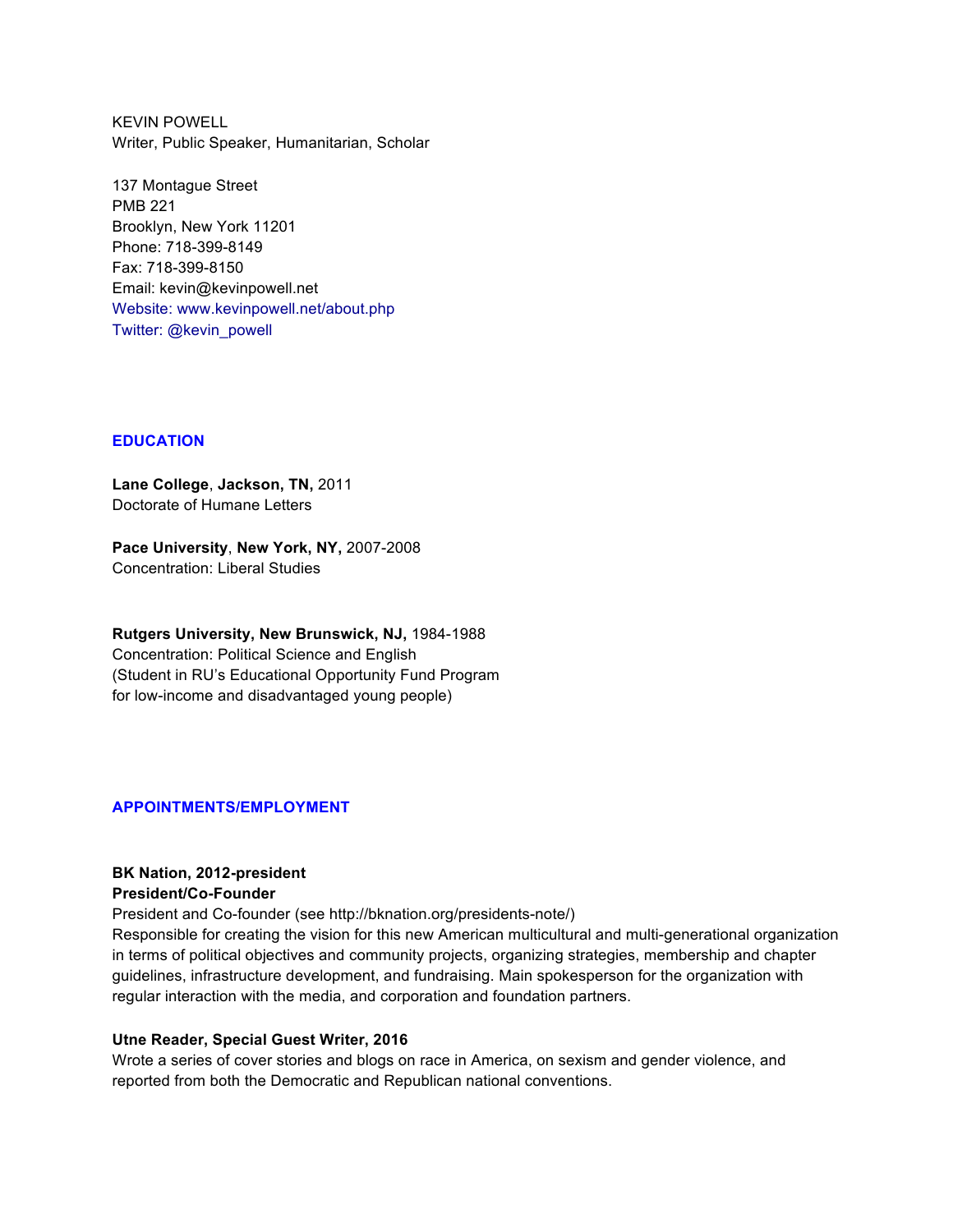## **Rutgers University, Visiting Lecturer, November 2016**

Short residency focused on gender violence, rape culture, redefining manhood. Worked closely with students, especially male-population, as well as faculty and staff.

## **Kentucky State University, Visiting Lecturer, September 2016**

Spoke at and moderated both all-male and all-female town hall meetings for students, faculty, and staff. There were also class visits in literature and communications.

## **Laney College, Visiting Lecturer, California, 2015/ 2016 Academic Year**

Spent academic year doing lectures, leading classroom sessions across disciplines such as literature, politics, leadership, history, arts and culture. Also did professional development around equity and opportunity with faculty and staff, as well as new ways to teach 21st century students of all ages and backgrounds.

# **Stanford University Visiting Lecturer,** 2014/2015 Academic Year

Lecturer to fraternities, sororities, faculty, staff and resident halls on campus. Lectures, workshops, teachins, and public forums on the topic of "Redefining Manhood: Changing Ourselves, Changing the World." Explored via interactive conversations and various source material on the topics of violence against women, sexual assault, domestic violence, gender violence, rape culture, women's history, and ways we can end violence against women and girls.

## **International Ambassador for Dylan Thomas Centennial in America,** 2014

Spokesperson and led producer for major Dylan Thomas events and activities in New York City and the Bay Area of California. Co-creator of educational and social media platforms for Americans on the life and work of Dylan Thomas and his influential impact on literature and pop culture. Serving as a convener of various cultural and social institutions also seeking to honor the Dylan Thomas centennial. Negotiated a yearlong partnership between the BBC and the WNYC Radio.

# **Dillard University Visiting Lecturer,** October 2014

Spoke at and moderated both all-male and all-female town hall meetings for students, faculty, and staff. The men's session was called "From Tupac Shakur to Barack Obama to Lebron James: The Past, Present, and Future of Black Males" and the women's session was called "If Women and Girls Ruled The World." There were also class visits in literature and communications.

## **Central State Visiting Lecturer,** 2013-2014

Facilitator of monthly seminars during the academic year across disciplines including literature, politics, leadership and civic engagement, music, hip-hop, and pop culture. And gender issues as they regard definitions of manhood and womanhood in the  $21<sup>st</sup>$  century.

## **Schomburg Center for Research in Black Culture, New York,** 2013–2014

Scholar-in-Residence.

Producing and moderating 4 conversations on hip-hop culture and history.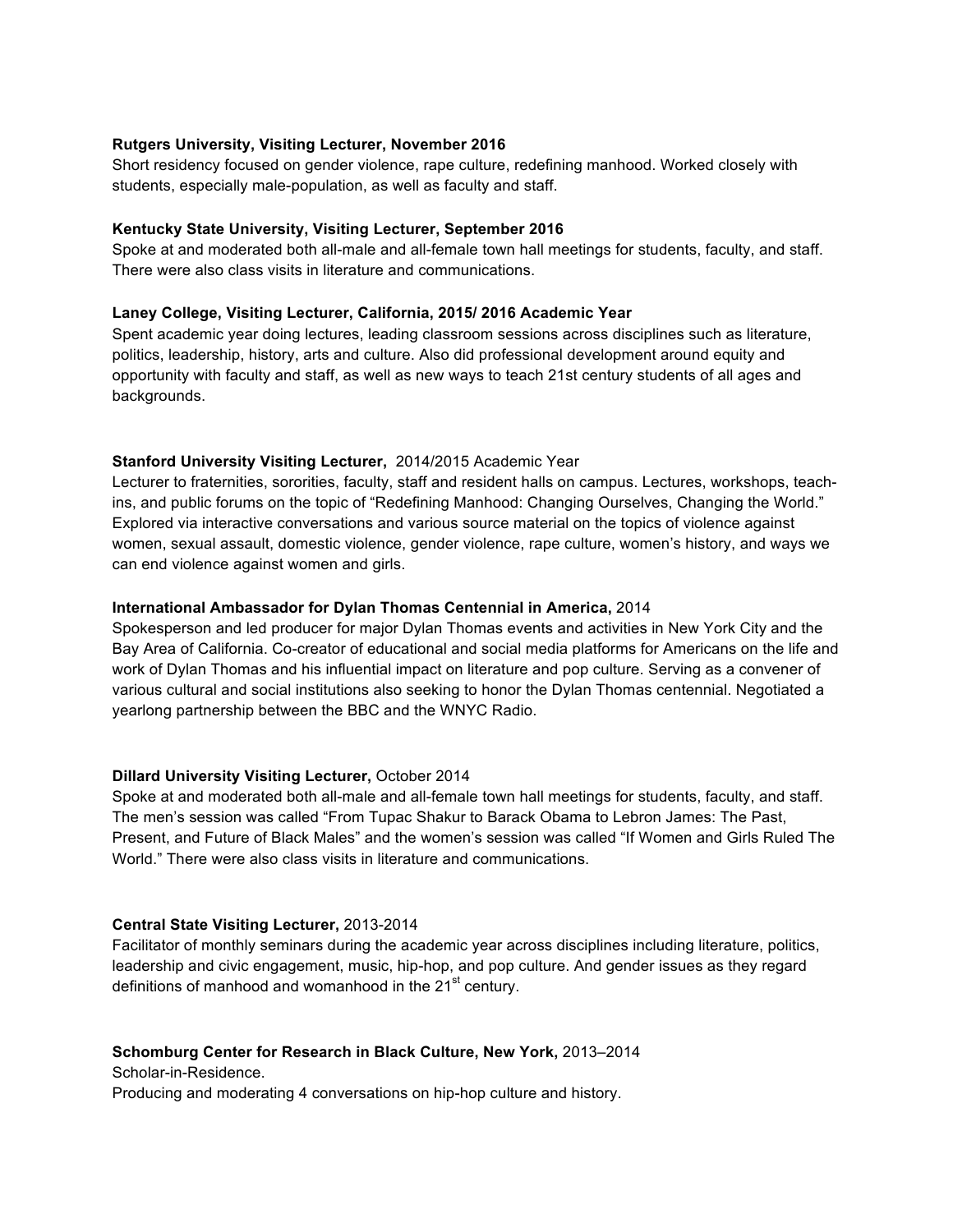Presenting one major lecture on history of hip-hop and its relevance in America today. Working closely with Executive Director Dr. Khalil Muhammad in identifying donors and funding sources in support of the Schomburg's archival collection.

## **Japan/U.S. State Department,** February 2013

Guest Lecturer.

Toured major Japanese cities/communities for 2 weeks representing the American government in celebration of the 50th anniversary of Dr. King's "I Have A Dream" speech. Lectured to communities of all ages, including high school and college students, senior citizens, scholars, and artists, on the meaning of democracy and the impact of America's Civil Rights Movement on the U.S. and the world.

## **Virginia State University,** 2012-2013

Visiting Scholar.

Completed a series of lectures and seminars throughout the academic year, including: American and African American history, manhood, gender issues, leadership and civic engagement, self-esteem and relationships, the role of sports in America, hip-hop music and popular culture and its impact on young America, and poetry and literature. Advised faculty in various departments on best practices for reaching students of the 21st century. Mentored and tutored a number of VSU students in public speaking, writing, and other communication skills.

## **Stanford University, Palo Alto, CA,** Feb & Oct 2012; March 2013

Program Consultant and Contributor to Men's Initiatives.

Co-created and participated in a series of lectures and public conversations on redefining manhood. Regularly advised Stanford University's office of Sexual Assault & Relationship Abuse Education & Response.

## **American University of Nigeria,** 2012

Visiting Lecturer.

One-week residency with a focus on leadership and leadership development, student empowerment, and the connections between America and Africa.

## **George Mason University, Fairfax, VA,** Summer 2011

Professor in the Student Transition Empowerment Program.

Taught writing, public speaking, and understanding cultural diversity to incoming first-year students in intensive high school-to-college transition program.

## **Democratic candidate for the United States Congress, Brooklyn, New York,** 2008 & 2010

Ran for office twice in New York City's largest borough. Extensive voter outreach, education, and registration. Regular interaction with community and local leadership around major issues and policies such as jobs, education, health, and violence prevention.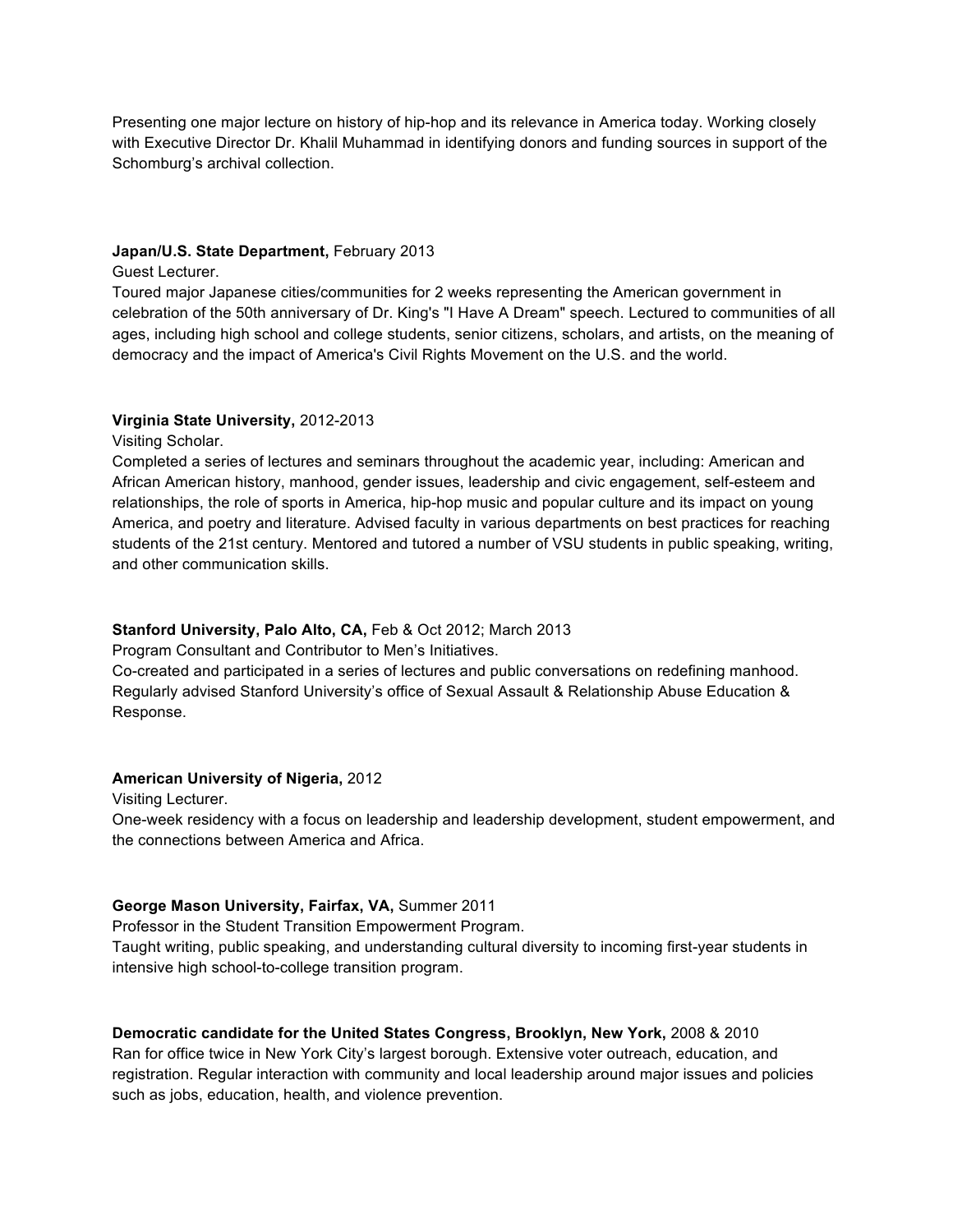# **Langston Hughes Centennial Celebration: "Let America Be America Again, An International Symposium on the Art, Life & Legacy of Langston Hughes,",** 2001-2002 **University of Kansas/Lawrence, Kansas,**

Participated as speaker, performing poet, and conference consultant in honoring the life of one of America's greatest writers.

# **Hip-Hop Speaks, New York, NY,** 2000-2003

## Founder.

Co-produced quarterly public conversations on major American issues of the day, while using hip-hop culture as a tool for social change. The series served as a bridge between the community and artists.

## **The Rock and Roll Hall of Fame, Cleveland, OH,** 1999-2000

Guest Curator.

Produced "Hip-hop Nation: Roots, Rhymes, and Rage," the first-ever exhibit in America on the history of hip-hop music and culture. Responsibilities included selecting and securing exhibit items; acting as a liaison between institutions and exhibit donors; soliciting corporate and community donations and support; creating and approving all marketing/branding material; producing the educational component and opening-night live performances; and serving as the chief spokesperson for the exhibit. Also curated the exhibit when it traveled to the Brooklyn Museum in New York City and the Yerba Buena Center for the Arts in San Francisco, CA.

# **College and Corporate Speaker, America/Globally,** 1993-present

Speeches on American and Black American history, hip-hop and popular culture, manhood/gender, Dr. King, diversity and multiculturalism, etc.

Participation in panels and symposiums on range of topics, including politics, the arts, entertainment, the life of Dr. King, civil rights, American politics and civic engagement, sexism from a male perspective, leadership, social activism, the state of hip-hop, redefining American manhood, and being Black and male in America. Corporate topics include

Diversity 101: Creating A Healthy and Successful Workplace;

How to Build Corporate Responsibility and Trust in the 21st Century;

The Leadership We Are Waiting For Is Us: How to Become An Effective Leader in Corporate America. Has spoken at prestigious institutions such as Harvard University Law School, Princeton University, the National Urban League annual conference, and Capital One.

# **HBO's "Vibe Five," New York, NY,** 1993-1996

Host/Producer.

Created, hosted, and produced "Vibe Five," monthly 5-minute segments for HBO. Celebrity interviewees included Tommy Hilfiger, Tyra Banks, Whitney Houston, and Academy Award-nominee Laurence Fishburne.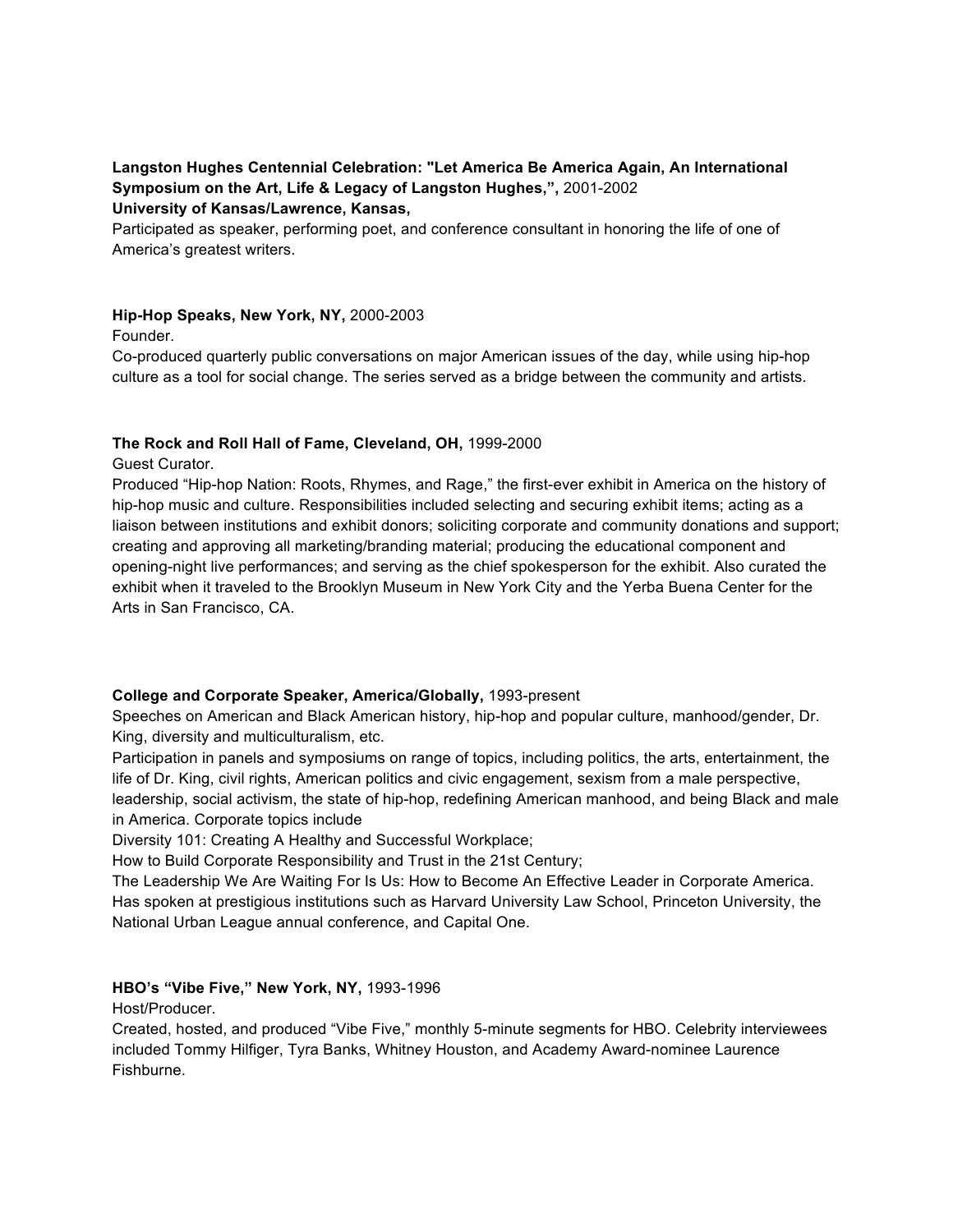# **MTV's "Straight From The Hood" (documentary film),**1993 **Los Angeles & New York**

Host and Co-writer.

Helped to create and shape network special about post-riot Los Angeles, while based there for several months. Conducted all principle interviews, co-wrote narrative and voice-overs. Screened and pre-edited all video footage. On-camera presence to tell the many stories of diverse young people interviewed.

## **National Black Arts Festival, Atlanta, GA,** 1992-1998

Literary Curator.

Created and produced programming for this major gathering of Black artistic voices. Specifically worked with Black writers of all generations on the development of public readings, panels, performances, and conversations. Co-created literary space for younger Black writers.

# **Quincy Jones'** *Vibe* **Magazine, New York, NY,** 1992-1996

Senior Writer/Founding Staff Member

Wrote feature articles and cover stories on biggest hip-hop stars of the day, including Tupac Shakur, Dr. Dre. and Snoop Dogg. Wrote short essays and CD reviews. Created and edited "Get Up On It," political section of magazine. Interviewed public figures such as General Colin Powell. Also produced *Vibe*'s first commercials for radio and video. Was essentially the leading voice and face for the company, representing the brand in the media, at corporate meetings, etc.

# **MTV The Real World, New York, NY,** 1992

Cast member on the very first season of America's pioneering reality TV show.

# **New York University,** 1990-1993

English Instructor/Adjunct Professor.

Worked in Higher Education Opportunity Program's Saturday workshops for high school students. Taught an English course, tutored, and led SAT preparation course. Taught English course to NYU first-year students.

Focused on improving writing and critical thinking skills, and issues relevant to multicultural America.

# **The Leaguers Inc, Newark, NJ,** 1988–1990

Social Worker.

Worked with early childhood program. Helped adult clients receive services and resources, including public assistance and food stamps, and drug rehabilitation.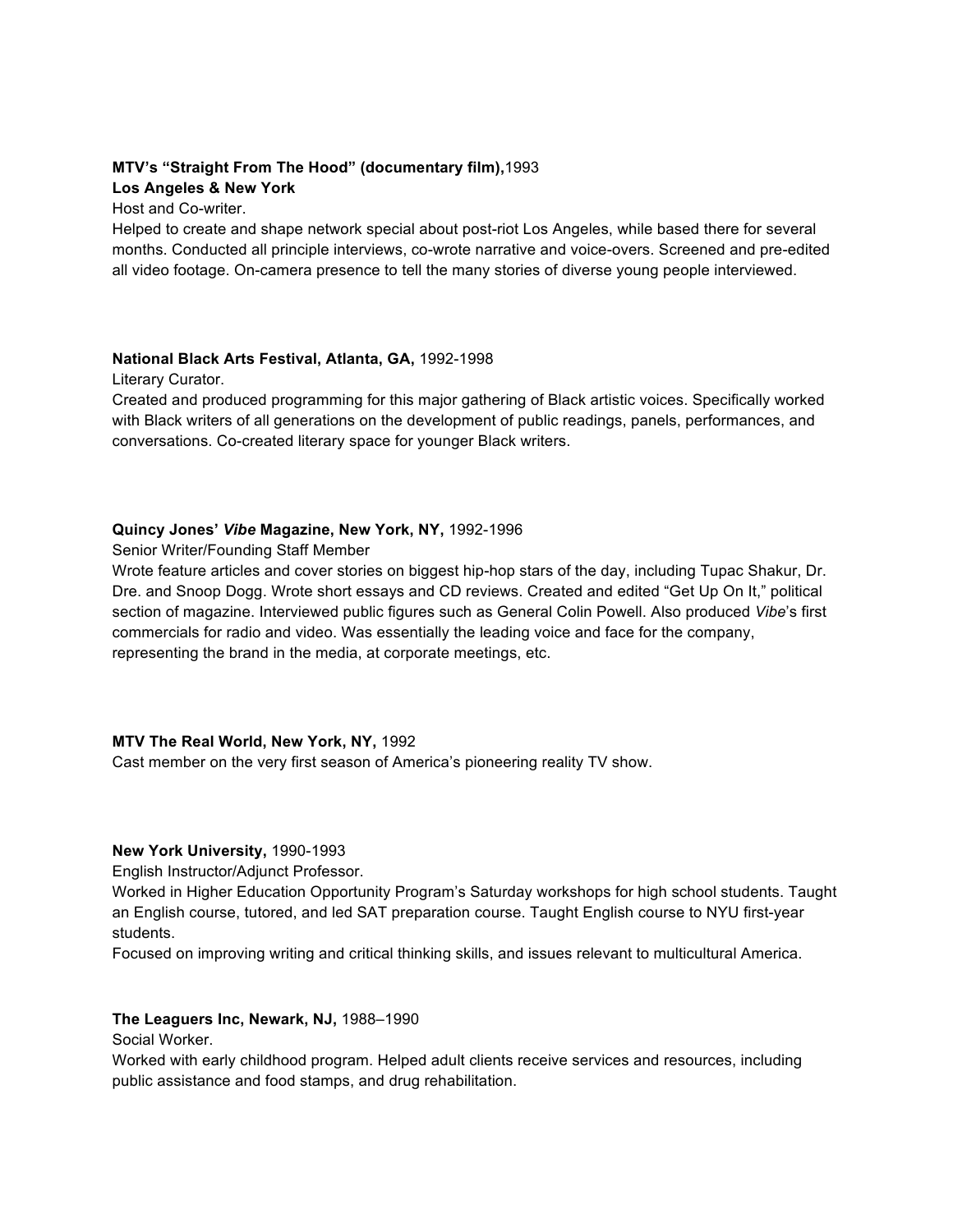## **Freelance Journalist, New Jersey/New York/National,** 1986-present

Wrote articles, essays, reviews, blogs, etc., for a range of newspapers, magazines, and websites, including *Rolling Stone*, *Essence*, *Newsweek*, *The Amsterdam News*, *The Washington Post*, *Esquire*, *huffingtonpost.com*.

#### **PUBLICATIONS** *Books*

2017. *The is what it sounds like when doves cry: Blogs & Essays* Amazon digital book

2015. *The Education of Kevin Powell; A Boy's Journey into Manhood* Atria/Simon & Schuster

2012. *Barack Obama, Ronald Reagan, and The Ghost of Dr. King: Blogs and Essays* lulu.com

2009. *Open Letters To America* (essays by Kevin Powell) Soft Skull Press

2008. *The Black Male Handbook: A Blueprint for Life* (Edited by Kevin Powell/foreword by Hill Harper) Atria/Simon & Schuster

2008. *No Sleep Till Brooklyn* (poetry by Kevin Powell) Soft Skull Press

2006. *Someday We'll All Be Free* (essays by Kevin Powell) Soft Skull Press

2003. *Who's Gonna Take The Weight? Manhood, Race, and Power in America* (essays by Kevin Powell) Three Rivers Press/Random House

2002. *Who Shot Ya? Three Decades of Hiphop Photography* (Photographs by Ernie Paniccioli/Edited by Kevin Powell) **HarperCollins** 

2000. *Step Into A World: A Global Anthology of the New Black Literature* (Edited by Kevin Powell) John Wiley & Sons

1997. *Keepin' It Real: Post-MTV Reflections On Race, Sex, and Politics* (essays by Kevin Powell) Ballentine/Random House

1995. *recognize*, (poetry by Kevin Powell) Harlem River Press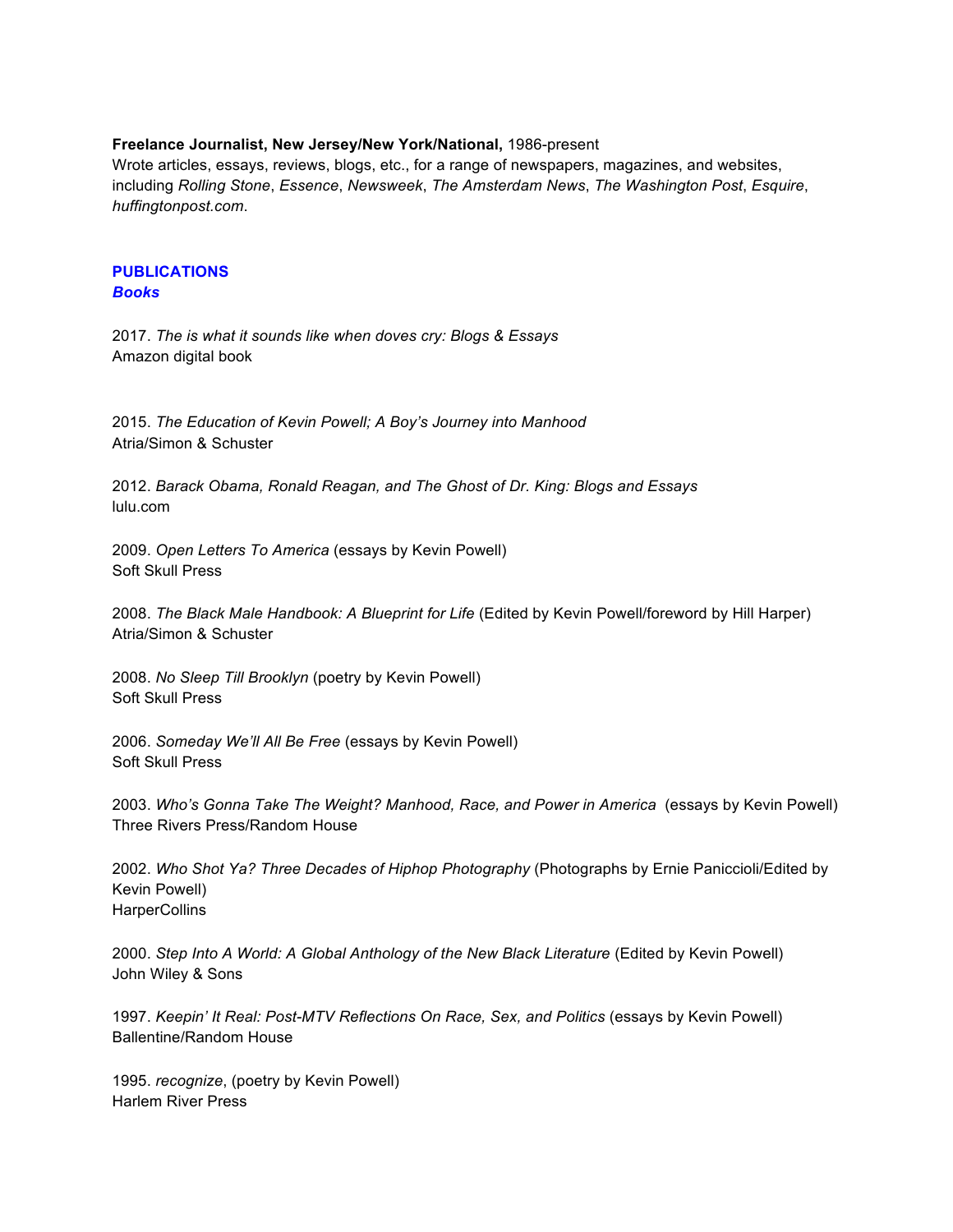1993. *In The Tradition: An Anthology of Young Black Writers* (Edited with Ras Baraka) Harlem River Press

### *Selected Articles/Essays/Blogs*

**"Cam Newton and the Killing of a Mockingbird"** ESPN's *The Undefeated* article December, 2016

**"America, who are we, and what are we going to tell the children?"** *Medium* blog November 2016

**"Read The Liner Notes for the A Tribe Called Quest Greatest Hits Album That Never Happened"** *Complex* article November, 2016

**"A Letter to Tupac Shakur, 20 years later"**  *The Huffington Post* blog September 13, 2016

**"Hamilton, O.J. Simpson, Orlando, Gun Violence, and What the 4th of July, Alton Sterling, Philando Castile, and the Dallas and Baton Rouge Police Shootings Mean to Me"** *Utne Reader* blog July, 2016

#### **"Letter to a Young Man"**

*Utne Reader* blog June, 2016

**Me and Muhammad Ali** ESPN's *The Undefeated* blog June, 2016

**"Will Racism Ever End? Will I Ever Stop Being A Nigger?"**

*Utne Reader* blog April, 2016

**"The Day Our Prince Died"**  *The Huffington Post* blog April 25, 2016

**"Why Baltimore is Burning"** *The Huffington Post* blog April 28, 2015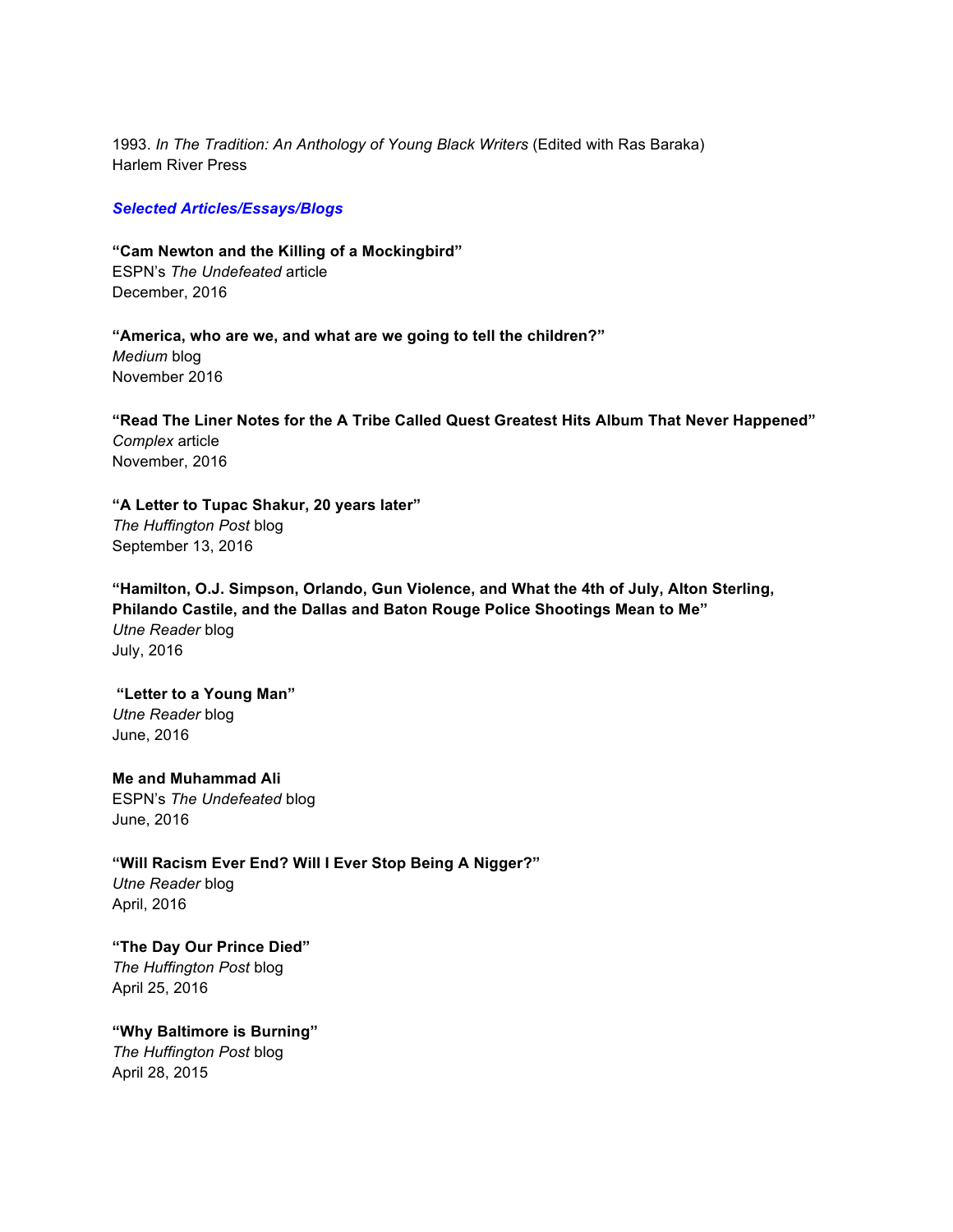## **"Maya Angelou: A Phenomenal Woman"**

*The Huffington Post* blog May 28, 2014

### **"Shooter's rage at women too familiar in America"**

*CNN.com* blog May 27, 2014

## **"Kevin Powell on Dylan Thomas"**

*BBC* blog May 9, 2014

# **"Celebrating Dylan Thomas's 100th Birthday: A Special WNYC-BBC Radio Wales Production"** *WNYC/BBC* blog May 2, 2014

# **"#DonaldSterling, Civil Rights, and American Racism"**

*Huffington Post* blog April 29, 2014

## **"De La Soul's 3 Feet High and Rising: A Music Masterpiece 25 Years Later"**

*BKNation.Org* blog February 14, 2014

# **"Martin Luther King's Dream is Alive"**

*CNN.com* blog January 21, 2014

# **"Nelson Mandela Impact on the World Through Sports"**

*ESPN.com* blog December 2013

# **"Why and How I Became A Vegan"**

*The Huffington Post* blog June 17, 2013

# **"It's Jackie Robinson Day, but black boys no longer dream of playing baseball"**

*CNN.com* blog April 15, 2013

# **"Kerry Washington: Woman on Top"** *Ebony* Magazine cover story March 2013

**"Manhood, football, and suicide"** *CNN.com* blog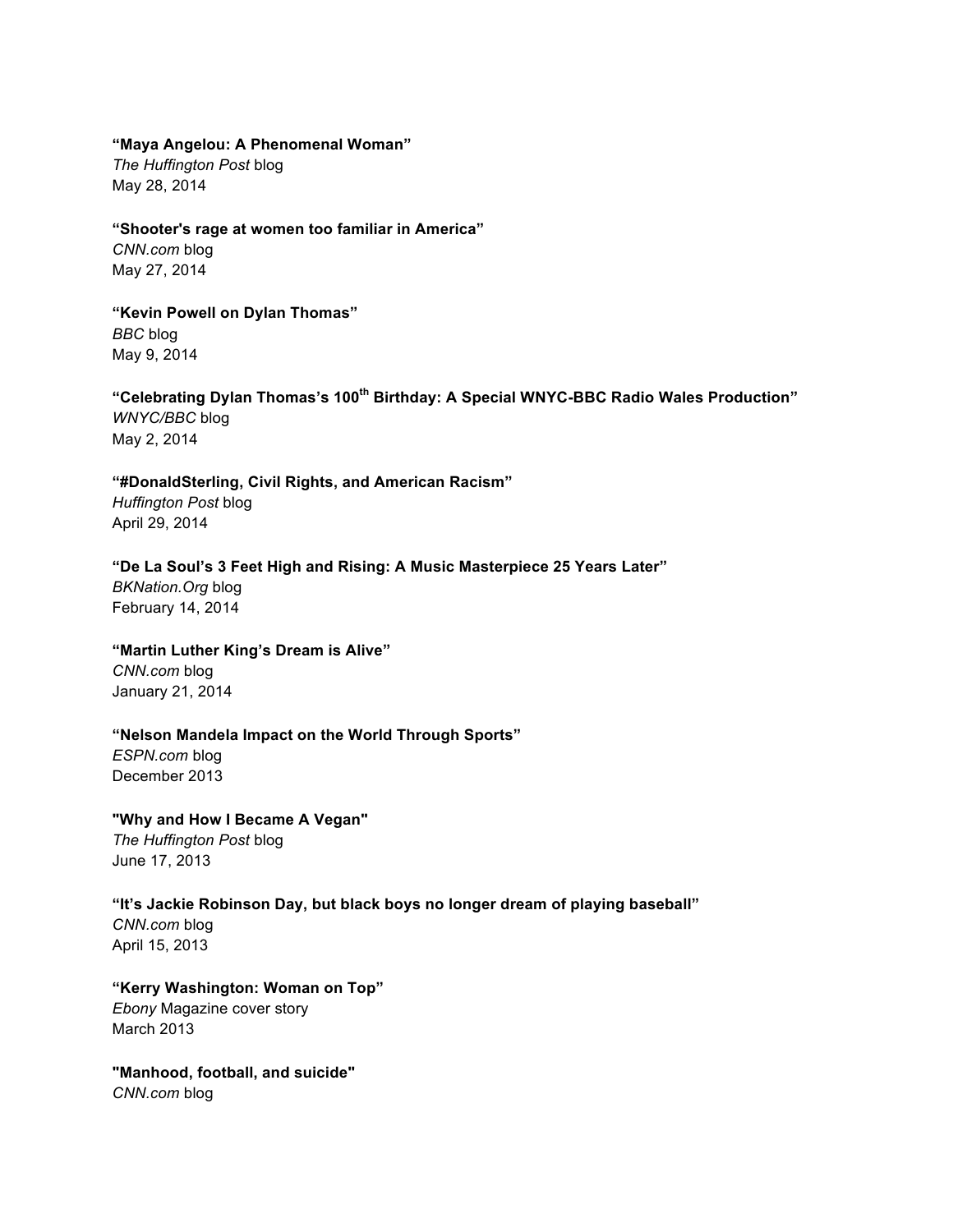December 3, 2012

## **"Being A Father"**

*The Huffington Post* blog June 15, 2012

# **"My heroine of Women's History Month"**

*The Guardian* blog March 3, 2012

# **"Black leadership is dead. Long live Black leadership."**

*The Washington Post* blog February 21, 2012

# **"The Peter Paul Center Route out of poverty"**

*The Guardian* blog February 8, 2012

# **"The World According to Sam Jackson"**

*Ebony* Magazine cover story February 2012

# **"Occupy Wall Street: The Revolution Will Be Multiplied"**

*Daily Kos* blog October 2011

# **"An Open Letter to Black Male Athletes"**

*Ebony* Magazine essay October 2011

# **"An Open Letter to Chris Brown"**

*The Huffington Post* blog March 24, 2011

# **"Heaven Hell Dave Chappelle"** *Esquire* Magazine cover story May 2006

# **"My Culture At The Crossroads"**

*Newsweek* Magazine essay October 9, 2000

# **"Hip-Hop Is the Most Important Youth Culture on the Planet"** *Time* Magazine September 22, 2000

# **"Confessions of A Recovering Misogynist"**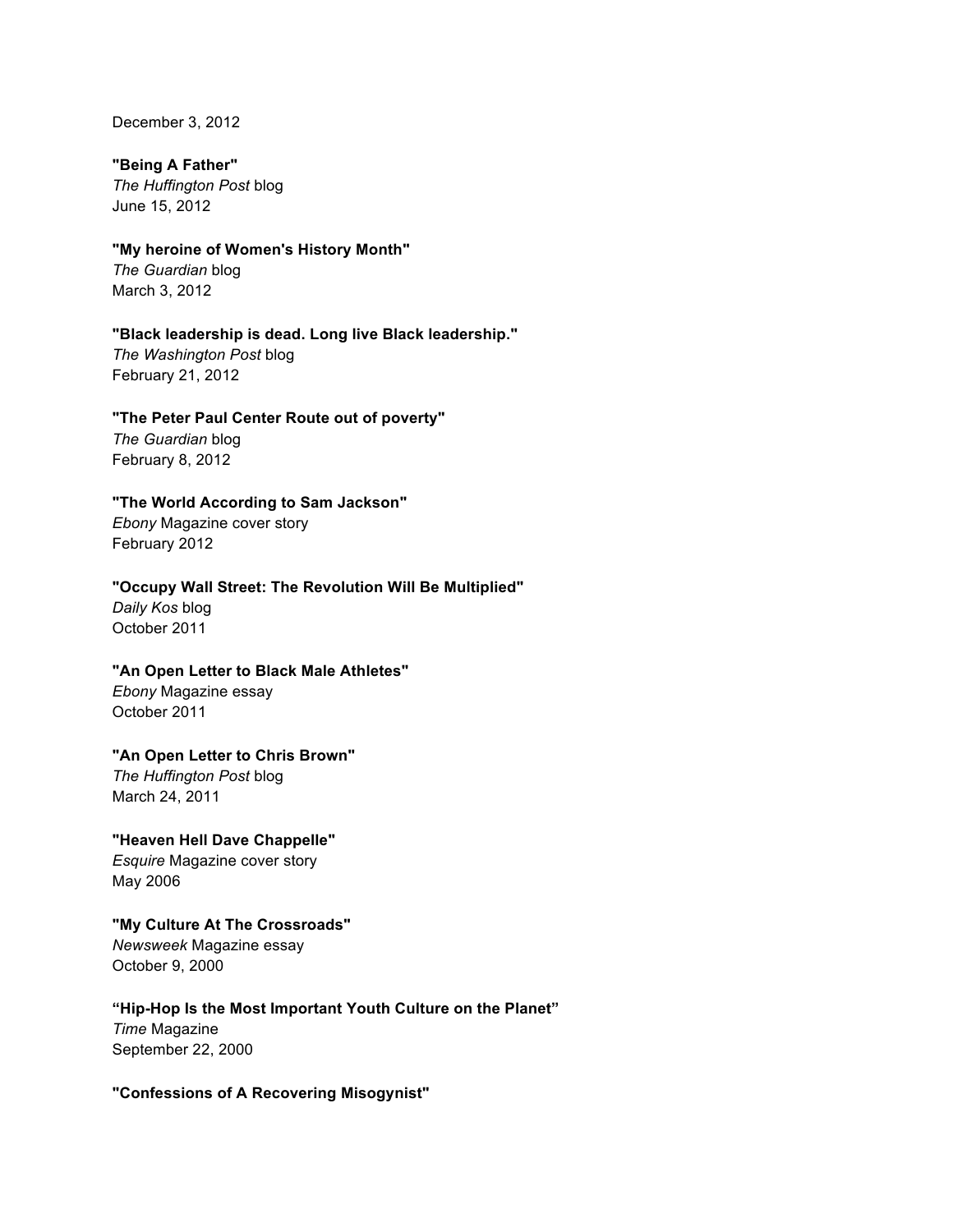*Ms.* Magazine essay April-May 2000

**"Lauryn Hill: New School"** Russell Simmons' *One World* Magazine cover story Fall 1998

**"Tupac Shakur: The Strange & Terrible Saga"** *Rolling Stone* Magazine cover story October 31, 1996

**"Live From Death Row"** *Vibe* Magazine cover story February 1996

**"Ready to Live: Tupac Shakur Jailhouse Exclusive"** *Vibe* Magazine cover story April 1995

**"The Sexist in Me"** *Essence* Magazine essay September 1992

## *Selected Literary and Creative Publications*

**Liner Notes for Maurice Brown, "Maurice vs Mobetta" (CD)** October 2013

**"A Poem for Anita Hill" (poem)** *I Still Believe Anita Hill*, edited by Amy Richards and Cynthia Greenberg The Feminist Press at CUNY 2012

**"Son2Mother" (poem)** *The Huffington Post* 2008

**Liner Notes for Camille Yarbrough, "The Iron Pot Cooker" (CD)** 2005

**"September 11th" (poem)** Published virally 2001

**"Reality Check" (poem)** Vibe Magazine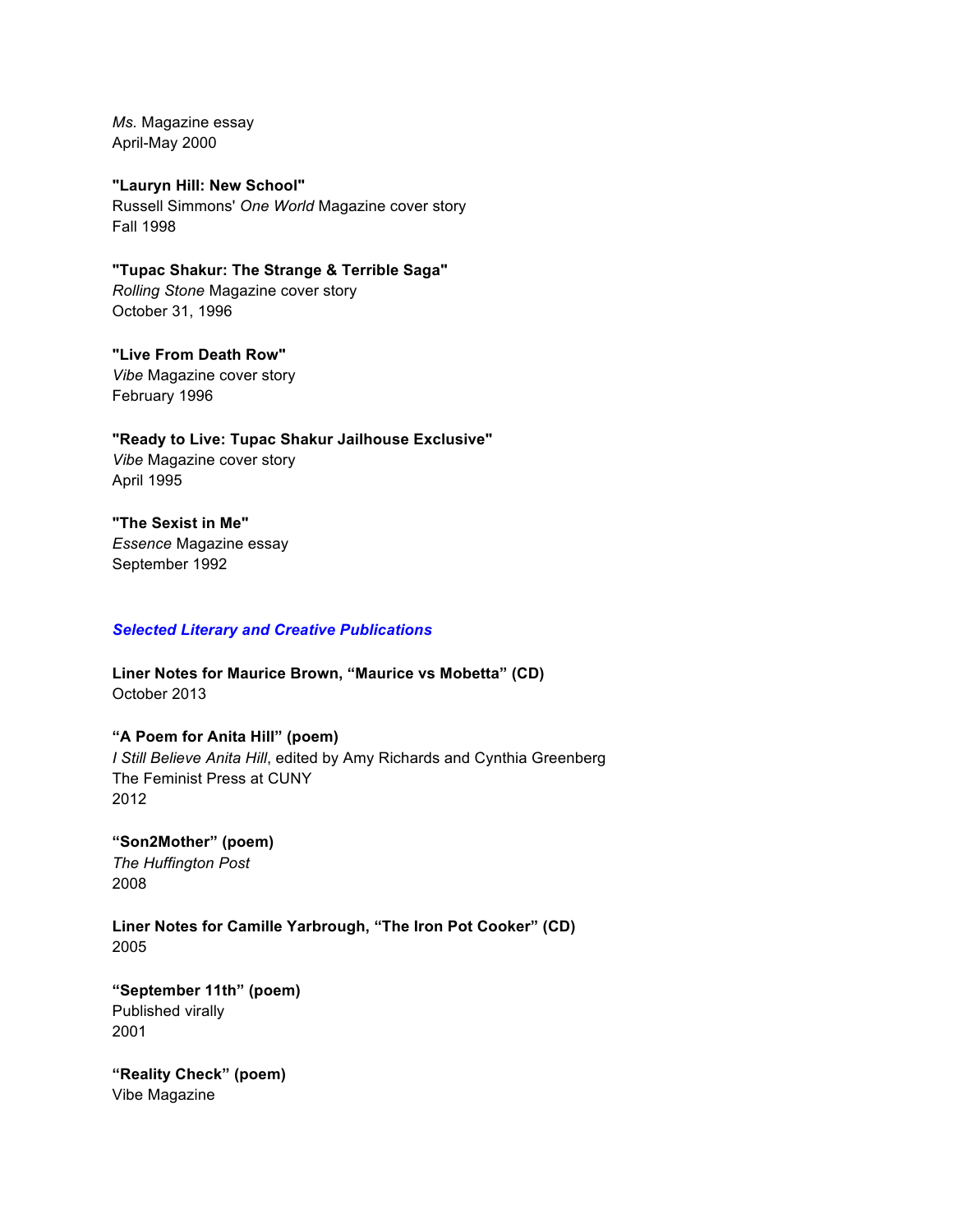1994

# **"for aunt cathy" (poem)**

*In The Tradition: An Anthology of Young Black Writers* 1993

# **SELECTED SPEECHES, PRESENTATIONS, AND PUBLIC CONVERSATIONS**

## **Uncharted: The Berkeley Festival of Ideas,**

Public conversation with Eve Ensler, Berkeley, California Topic: "Violence or love? Rape culture, race, and building social movements." October 15, 2016

## **bell hooks and Kevin Powell**

Public conversation at The New School University, New York City Topic: "Black Masculinity: Threat or Threatened" October 6, 2015

## **State Farm Dr. King Celebration**

Keynote Speaker, Normal, Illinois Topic: "The Legacy of Dr. King for Today's Younger Generation" January 18, 2014

## **Dylan Thomas Centennial**

Keynote Speaker, Wales, United Kingdom Topic: "Hiphop, Spoken Word, and America's Oral Tradition" December 11, 2013

## **Manchester NAACP Fifth Annual Freedom Fund Dinner**

Keynote Speaker, Manchester, New Hampshire Topic: "Civil Rights: Then and Now" October 5, 2013

## **I HAVE A DREAM: 50 Years Later**

*Keynote Speaker, New York City/Judson Memorial Church Topic: "Equality, justice, and freedom since the MARCH ON WASHINGTON"* August 28, 2013

## **50th Anniversary of the March on Washington**

Moderator, Virtual Education Panel, Schools Without Walls Washington, D.C. Featuring Civil Rights pioneers like Dr. King top aide Andrew Young, Secretary of Education Arne Duncan, and high school students August 27, 2013

## **American Museum of Natural History, New York, NY**

Host & Producer, "A Young People's Poetry Reading"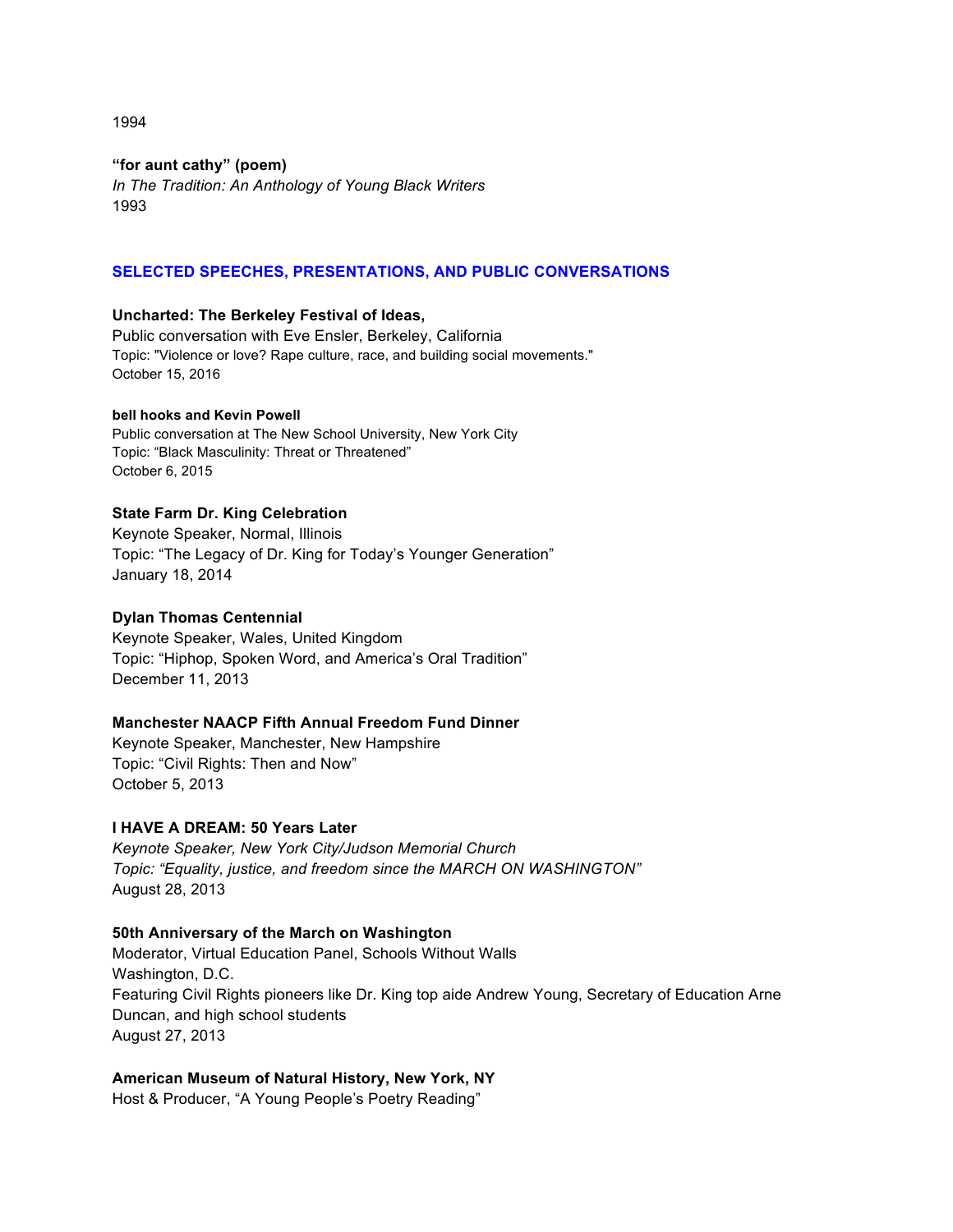April 2013

## **AT&T's "28 Days" Black History Month Tour**

Keynote Speaker, Washington, D.C. February 2013

# **Cedars-Sinai Medical Center**

Keynote Speaker, Los Angeles, CA Topic: "From Rosa Parks to Barack Obama: Civil Rights in America" January 16, 2012

# **Department of Justice**

Keynote Speaker, Washington, D.C. Topic: "Honoring the Legacy of Dr. King: Justice, Love, Hope, and Democracy" January 2011

## **Microsoft Corporation**

Keynote Speaker, Redmond Washington Annual Tribute to the Life and Legacy of Dr. King 2010

## **Black and Male in America 3-day National Conference**

Keynote Speaker, Brooklyn, NY 2007

# **SELECTED MEDIA APPEARANCES**

**Hip-Hop Evolution** Netflix Original Series Season 1 December 2016

**NPR's "Code Switch" "Tupac Shakur's Legacy, 20 Years On"** Guest. September 2016

**CNN "Why Obama Hasn't Gone to Ferguson"** Guest. Discussion on the Michael Brown death in Ferguson and the President's response. August 19, 2014

**Fox News – "The O'Reilly Factor"** Guest.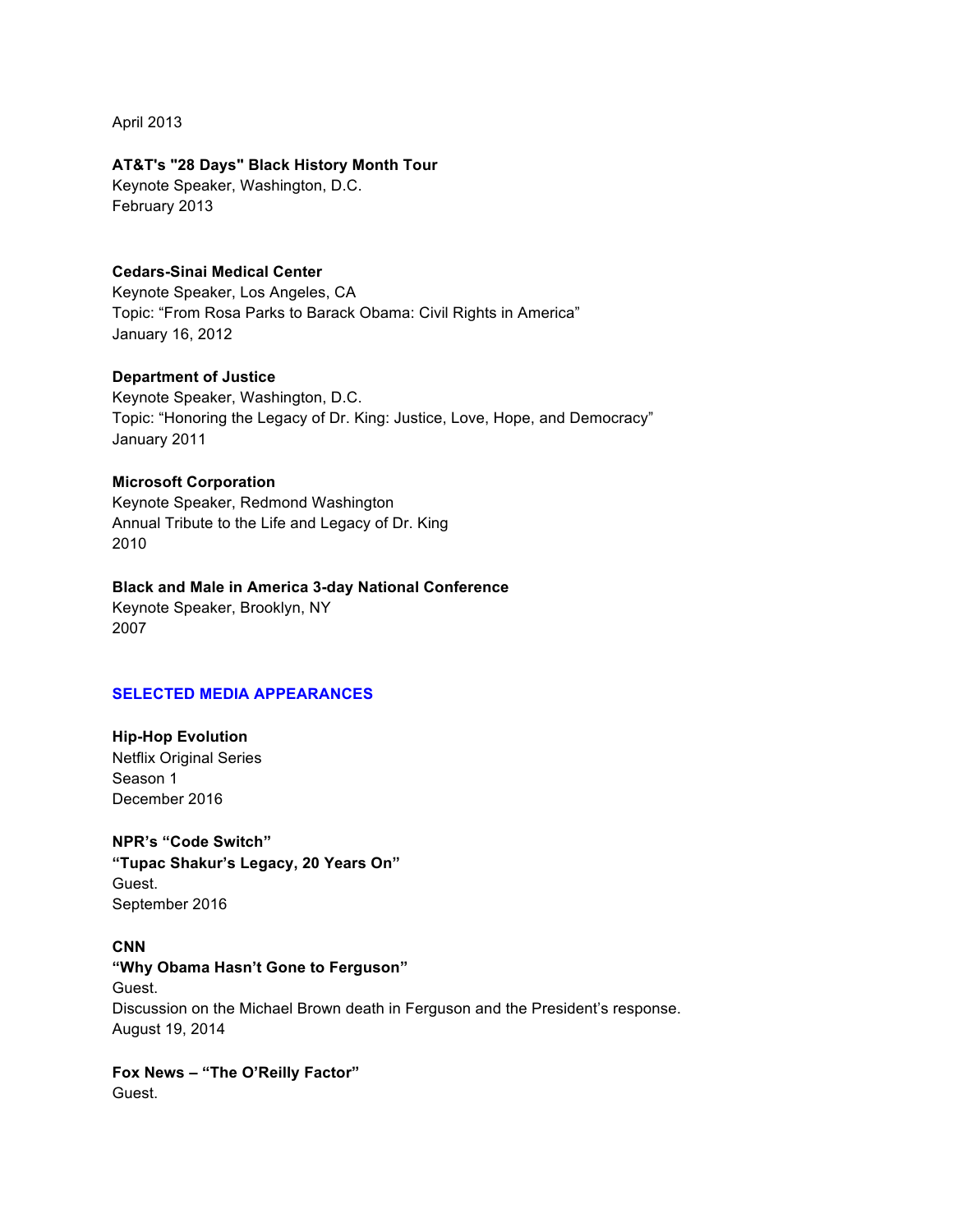Discussion on hip-hop/rap music as harmful entertainment. February 24, 2014

## **Fuse TV**

Guest. Discussion on the history of music in Detroit. February 24, 2014

# **BBC Radio**

Guest. Discussion on Beyoncé, Jay Z, and misogyny in song lyrics. January 2014

# **ESPN**

"Content Of Character Roundtable" Guest. Discussion on the media, code words, and expectations of athletes. January 12, 2013

# **Oprah Show, nationally syndicated**

Discussion on domestic violence against women and girls. Guest. March 2009

# **NBC**

"Meeting David Wilson" with host and NBC News anchor Brian Williams Guest. March 2008

# **"Totally Biased"; FX Networks**

Hosted by W. Kamau Bell/executive produced by Chris Rock Conversation on politics and people in America. Guest. October 2012

# **SELECTED AWARDS AND HONORS**

# **The Kevin Powell Collection at Cornell University, Ithaca, NY**

The Division of Rare and Manuscript Collections, Cornell University Library.

The archive is comprised of letters, documents, manuscripts, images, magazines, books, posters, sound and video recordings, and other ephemera documenting the life and work of Kevin Powell as a public speaker, curator, activist, scholar, hip hop historian, and writer. Kevin's personal archives also includes original audio interviews with the late global hip-hop icon Tupac Shakur, and various notes, letters, and transcripts connected to Kevin's work with Shakur. 2013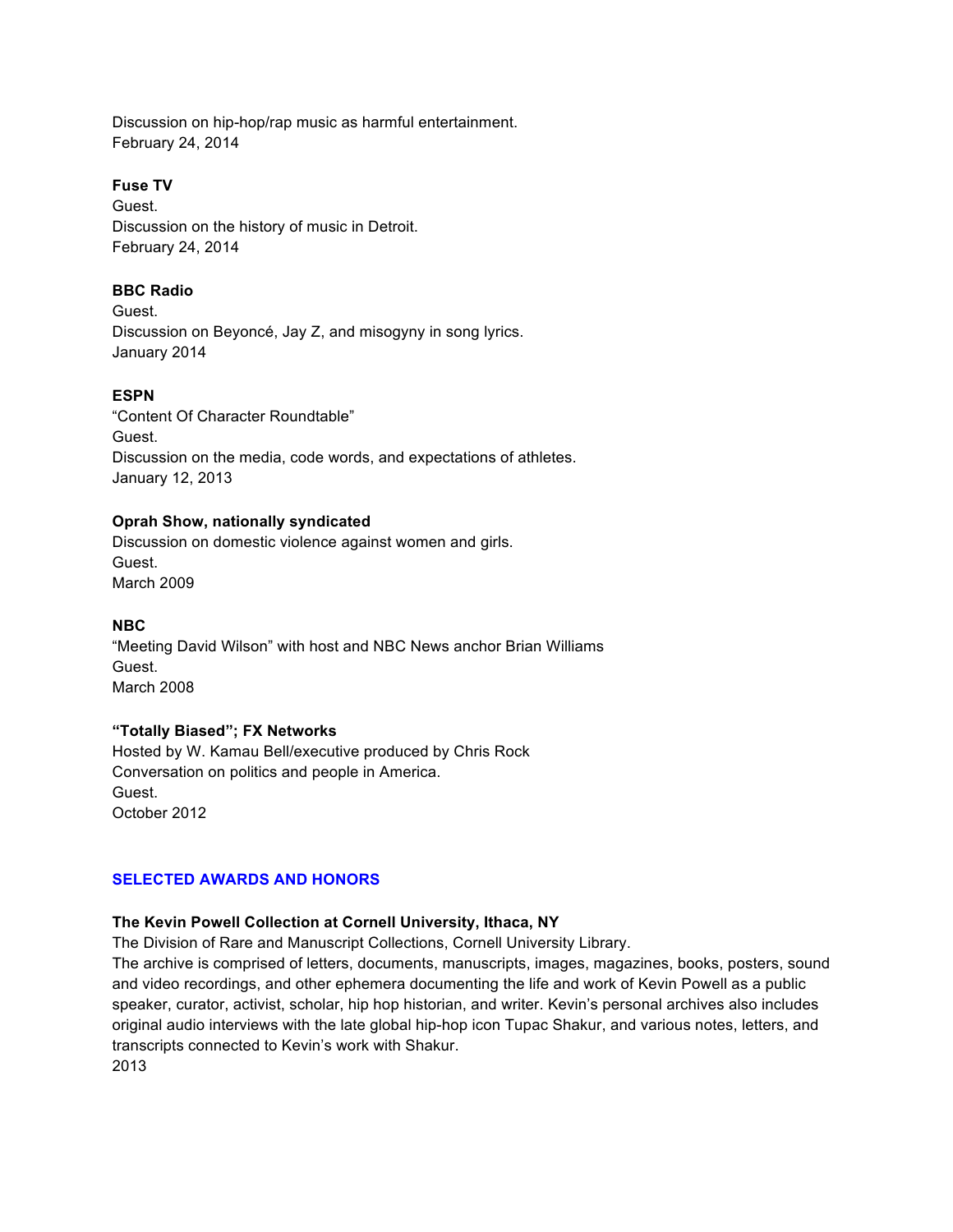## **Recipient of The Parish Foundation Award for Leadership and Efforts to End Domestic Violence, Washington, D.C.** 2013

**Joint Center for Political and Economic Studies, Washington, D.C.** Writing Fellow. 2007

**Phelps Stokes Fund, Washington, D.C.** Senior Fellow. 2007

**Black Caucus of the** *American Library Association* **Literary Award, National** *Step Into A World: A Global Anthology of the New Black Literature* 2001

# **SELECTED COMMUNITY SERVICE/PHILANTHROPY**

## **Kevin Powell's Annual Holiday Party And Clothing Drive**

For the 13 years and counting, Kevin activates concerned citizens and clothing companies to donate truckloads of free goods for New York City's homeless youth via Safe Horizon's Streetworks Project. The event now stands as the most popular and successful benefit in New York City during the holiday season. 2001-present

## **Japan and Haiti Earthquake Relief**

Fundraised, gathered supplies, clothes, and resources that supported victims of both international tragedies. Produced large benefit events that helped to galvanize support for these two countries. Worked with global organizations to coordinate American relief efforts. 2010-2011

## **Black and Male in America…A Three-Day National Conference**

Served as the Conference Director and driving force behind BAMIA, which took place in Brooklyn, New York, and attracted over 3,000 attendees from across America. The large gathering was an extension of and a follow-up to the highly acclaimed "State of Black Men Town Hall Meetings and Workshops," a ten American city national tour spearheaded by Kevin in 2004. This conference brought together activists, community workers, educators, scholars, policymakers, artists, athletes, writers, mental health and social workers, spiritual leaders, coaches, fathers, mothers, and all who are concerned about the fate of the Black male, to discuss issues *and* remedies for the improvement of Black males' lives. The follow-up work to the BAMIA conference included monthly empowerment sessions for Brooklyn Black males, an interactive Web site that doubled as a clearinghouse of information, and the book *The Black Male Handbook: A Blueprint for Life* (published by Simon & Schuster in 2008). 2007

## **Katrina on the Ground**